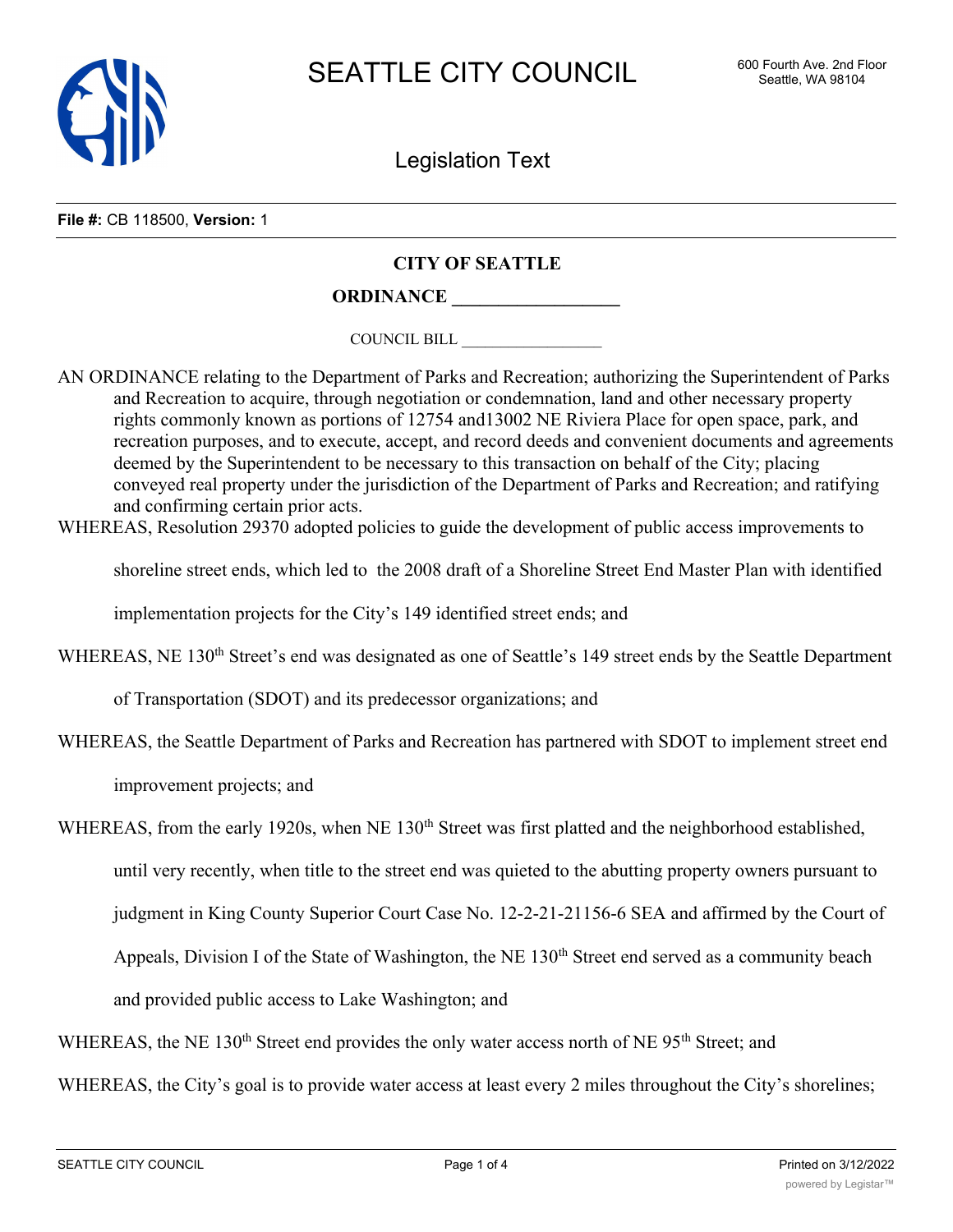and

WHEREAS, acquisition of these properties would restore water access to this part of Seattle; NOW,

THEREFORE,

## **BE IT ORDAINED BY THE CITY OF SEATTLE AS FOLLOWS**:

Section 1. That public convenience and necessity require that the following described real property,

situated in The City of Seattle, County of King, State of Washington, and commonly known as portions of

12745 and 13002 Riviera Place NE (the "Property"), together with all rights, privileges, and other property

pertaining thereto, be acquired through negotiation and use of eminent domain (condemnation) if necessary for

open space, park, and recreation purposes:

THE NORTH ONE-HALF OF THE FOLLOWING PARCEL: ALL THAT PORTION OF LAND, APPROXIMATELY SIXTY FEET IN WIDTH, LYING EAST OF THE NORTHERN PACIFIC RIGHT-OF-WAY BETWEEN TRACT 12, BLOCK 1 AND TRACT 1, BLOCK 2, CEDAR PARK LAKE FRONT, AS PER PLAT RECORDED IN VOLUME 29 OF PLATS, PAGE 47 RECORDS OF KING COUNTY AUDITORL SITUATE IN THE CITY OF SEATTLE, COUNTY OF KING, STATE OF WASHINGTON; SUBECT TO AN EASEMENT FOR THE REPAIR AND MAINTENANCE OF PUBLIC UTILTIES AND SERVICES WHICH AT THE DATE OF JUNE 20, 2012 WERE PHYSICALLY LOCATED ON THE SAID REAL PROPERTY.

and

THE SOUTH ONE-HALF OF THE FOLLOWING PARCEL: ALL THAT PORTION OF LAND, APPROXIMATELY SIXTY FEET IN WIDTH, LYING EAST OF THE NORTHERN PACIFIC RIGHT-OF-WAY BETWEEN TRACT 12, BLOCK 1 AND TRACT 1, BLOCK 2, CEDAR PARK LAKE FRONT, AS PER PLAT RECORDED IN VOLUME 29 OF PLATS, PAGE 47 RECORDS OF KING COUNTY AUDITOR; SITUATE IN THE CITY OF SEATTLE, COUNTY OF KING, STATE OF WASHINGTON; SUBJECT TO AN EASEMENT FOR THE REPAIR AND MAINTENANCE OF PUBLIC UTILITIES AND SERVICES WHICH AT THE DATE OF JUNE 20, 2012 WERE PHYSICALLY LOCATED ON THE SAID REAL PROPERTY.

Section 2. The Superintendent of Parks and Recreation, or the Superintendent's designee, is authorized

on behalf of the City to negotiate and enter into agreements to acquire the Property, and upon payment of just

compensation, to accept and record deeds and other necessary instruments on behalf of the City.

Section 3. The Seattle City Attorney is authorized to commence and prosecute proceedings in the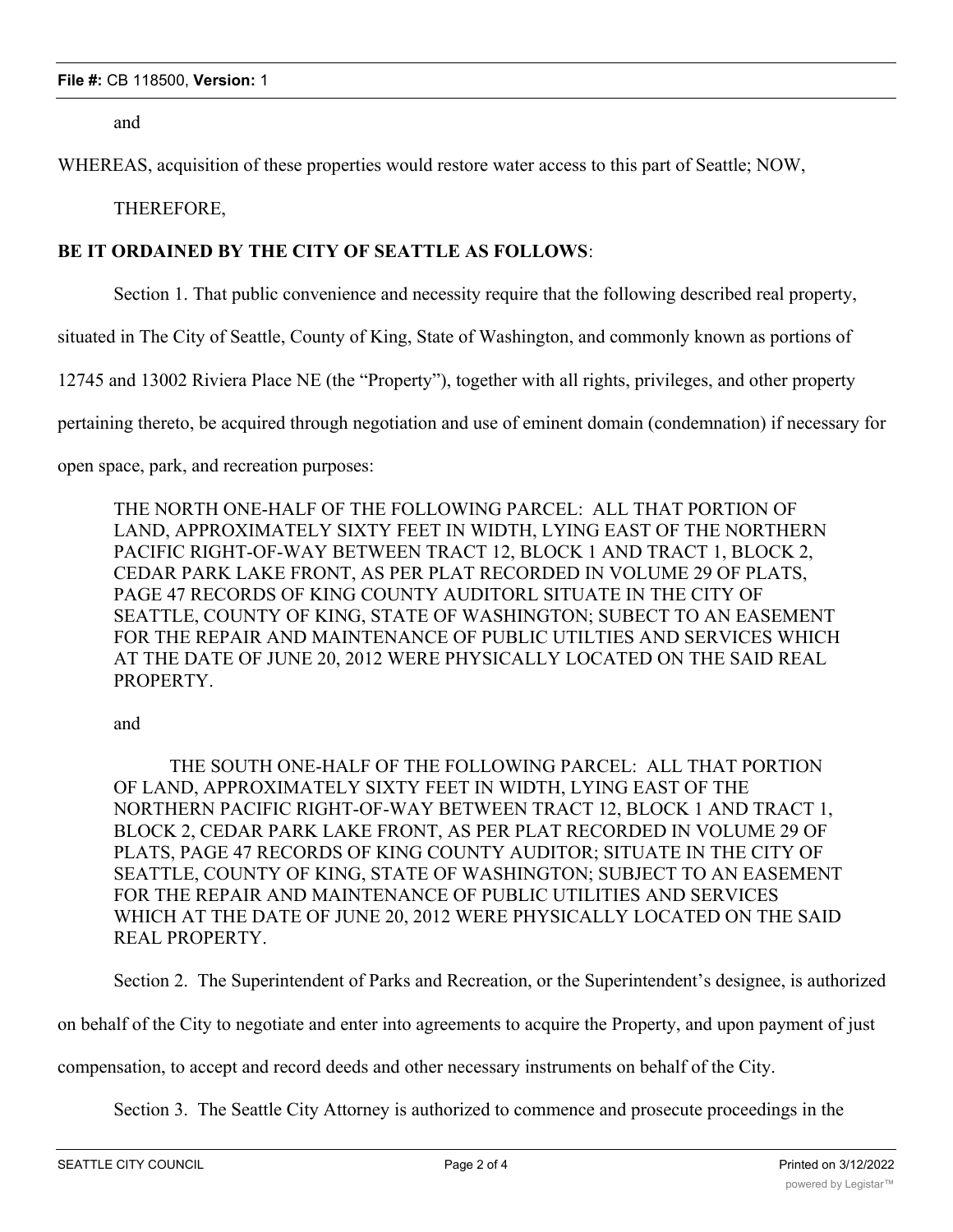manner provided by law to condemn, take, damage, and appropriate in fee simple the real property or other property rights described in Section 1, after just compensation has been paid into court for the owners thereof in the manner provided by law. The Seattle City Attorney is further authorized to stipulate for the purpose of minimizing damages.

Section 4. The entire costs of acquiring the Property provided for by this ordinance shall be paid using Real Estate Excise Tax proceeds from the Cumulative Reserve fund, or from such general fund of The City of Seattle as may be provided by law.

Section 5. The Property, when acquired by the City, shall be placed under the jurisdiction of the Seattle Department of Parks and Recreation and accepted for open space, park, and recreation purposes.

Section 6. Any act consistent with the authority of this ordinance and prior to its effective date is ratified and confirmed.

Section 7. This ordinance shall take effect and be in force 30 days after its approval by the Mayor, but if not approved and returned by the Mayor within ten days after presentation, it shall take effect as provided by Seattle Municipal Code Section 1.04.020.

Passed by the City Council the \_\_\_\_\_ day of \_\_\_\_\_\_\_\_\_\_\_\_\_\_\_\_\_\_\_\_\_\_, 2015, and

signed by me in open session in authentication of its passage this

 $\frac{1}{2015}$  day of  $\frac{1}{2015}$ .

President \_\_\_\_\_\_\_\_\_\_of the City Council

Approved by me this day of 3015.